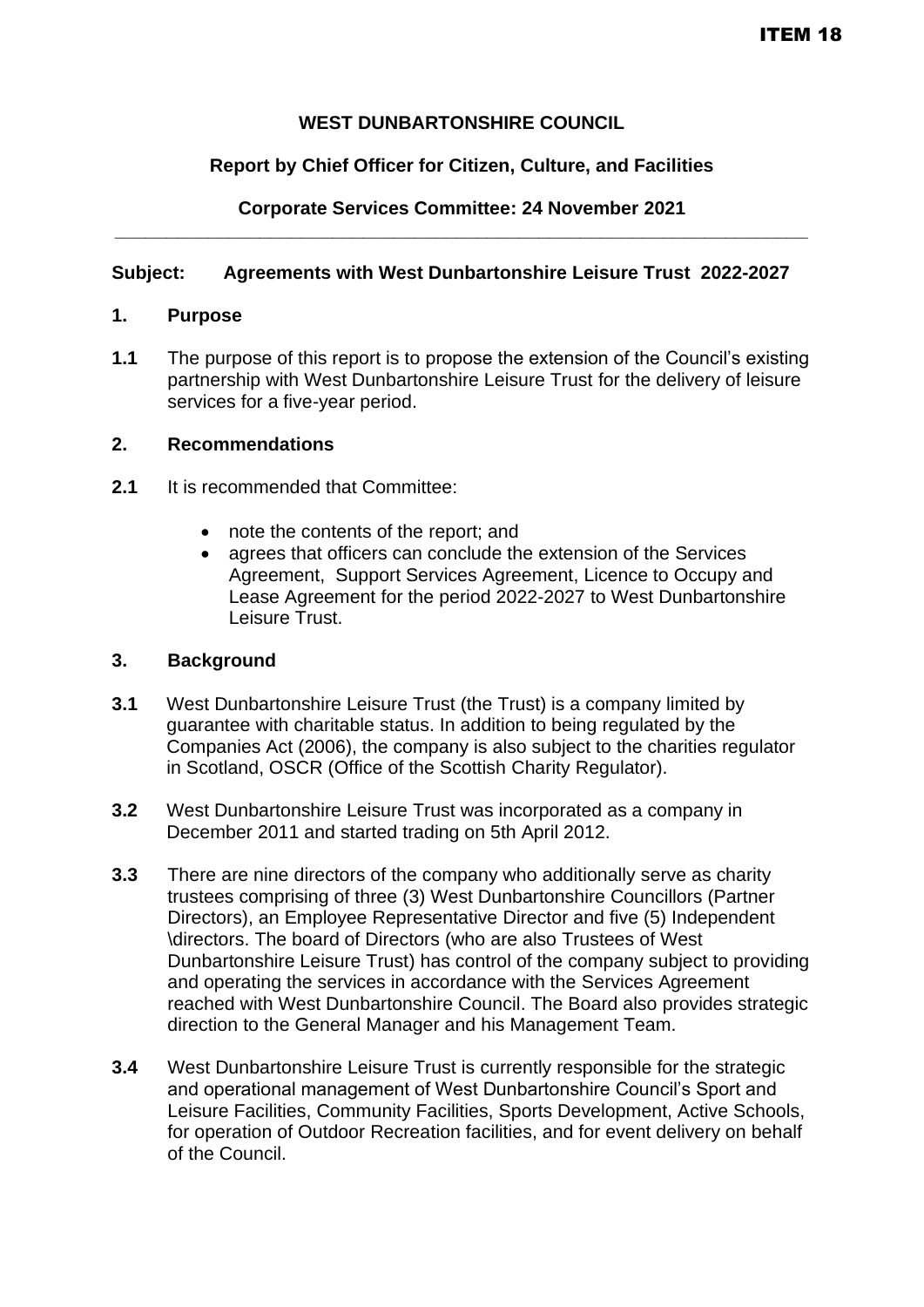- **3.5** In order to ensure that the Council meets its obligations to provide adequate provision of facilities for the residents of the area for recreational, sporting, cultural and social activities in terms of Section 14 of the Local Government and Planning (Scotland) Act 1982, there is a Services Agreement in place between the Council and the Leisure Trust. The Trust is paid a management fee for delivery of the services through an annual funding commitment.
- **3.6** The Services Agreement states that the Leisure Trust should bring a draft Business Plan forward in advance of every financial year that illustrates the resources which the Trust intends to use to deliver its services. It should also include information on the expected expenditure required to provide those services, and the amount of funding required from the Council in the form of the management fee. This plan will also set the performance indicator targets that will be used to measure Trust performance in the coming financial year.
- **3.7** In addition the Council and the Trust has a Support Services Agreement that outlines the assistance Council services such as HR, ICT, Finance, Payroll, Communications and Assets will provide to the Trust to ensure its successful delivery of services.
- **3.8** The existing Services Agreement and Support Services Agreement require to be renewed, and officers would seek to do this on a five-year period – mirroring the previous duration.
- **3.9** This report is presented to Committee by the Chief Officer for Citizen, Culture, and Facilities (CCF) who is the senior officer responsible for monitoring the Trust activity on behalf of the Council.

### **4. Main Issues**

- **4.1** Officers from across the Council and the Trust have been in discussions regarding these agreements for a number of months to reach an updated and finalised position. Legal representatives on behalf of both parties have been significantly involved to ensure appropriate arrangements are in place.
- **4.2** The Trust has delivered a well received service to the Council since 2012. The original services which transferred across to the Trust had recorded a 28% increase in usage prior to the COVID pandemic, and Outdoor Recreation services had delivered a 19% increase in usage in the three years since it's transfer again up to the COVID pandemic. Furthermore the Trust has demonstrated a good ongoing financial management of the services and has overseen a reduction in the management fee per user visit from £4.30 in 2012/13 to £2.49 in 2019/20, as illustrated in the table below:

| Financial<br>Year | Management Fee | <b>Total Visits</b> | Cost/Visit |
|-------------------|----------------|---------------------|------------|
| 2012/13           | £3,970,000     | 953,140             | £4.17      |
| 2019/20           | £3,873,790     | 1,554,502           | £2.49      |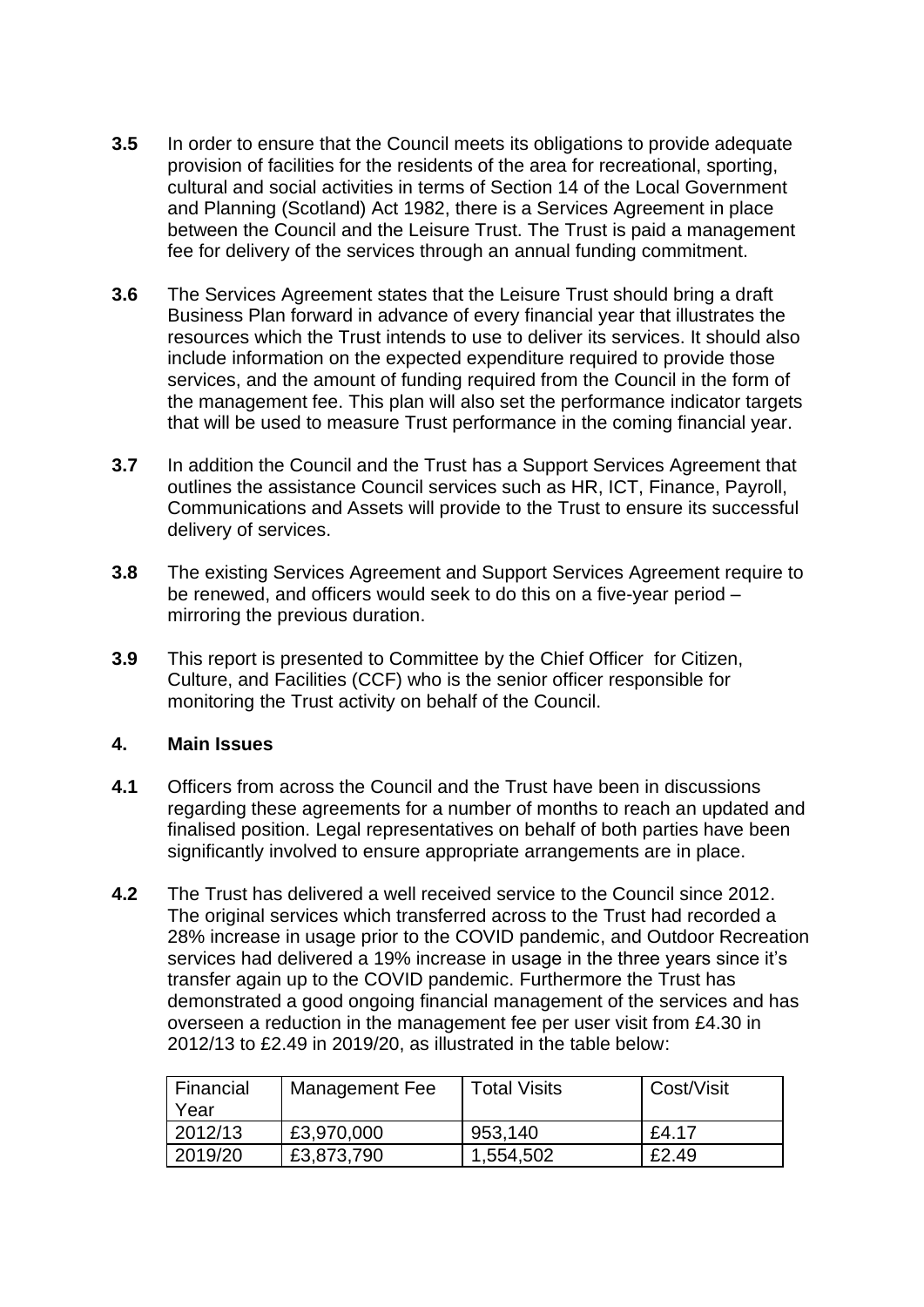The above illustrates that the WDLT has significantly increased user visits over the period whilst seeing a reduction in the management fee from the Council. Based on this strong performance in increasing usage of the service and financial management, it is recommended that Committee agrees to continue the partnership between the Council and the Trust for a further five year period.

- **4.3** Amongst other commitments, the 2022-27 Services Agreement ensures that the Trust agrees to provide leisure services in an efficient, effective and safe manner to the reasonable satisfaction of the Council and in accordance with Performance Standards and any policies and guidance related to the Services issued by the Council. As mentioned at 3.6 the actual detail on these will be provided on an annual basis in the Business Plan presented to Committee.
- **4.4** The Trust will provide its services in such a manner that will promote and enhance the image and reputation of the Council and West Dunbartonshire in respect of cultural, leisure, recreational and sporting activities.
- **4.5** The Trust will provide an Annual Report detailing its performance in the previous financial year prior to the commencement of the subsequent financial year. The Council and the Trust will also agree applicable service standards on an annual basis as part of the Business Plan process.
- **4.6** The Business Plan will be prepared by the Trust for each forthcoming Financial Year, and be approved by the Council typically in February. This Plan will identify the funding commitment for that Financial Year and what services will be delivered in return.
- **4.7** The Council and the Trust acknowledge that the Trust's Management Fee is part of the Council's annual revenue budget. If the Council's level of Scottish Government funding reduces and/or cost of provision of Council services increase, then the Trust may require to consider efficiencies that will assist through a reduced management fee. These would be developed as part of the annual Trust Business Plan. If those savings required an amendment to the terms of the Services Agreement then the proposals would come before Committee or Council for approval. Where they are matters delegated to the Trust and do not effect the level of service agreed between the Trust and Council they will go to the Trust Board for decision.
- **4.8** Termination from this Service Agreement will be possible before 2027 if the Trust fails to observe or perform any of its material obligations under the Agreement and such failure is not capable of being remedied. In general this would relate to the successful delivery of the strategic and operational management of West Dunbartonshire Council's Sport and Leisure Facilities, Community Facilities, Sports Development, Active Schools, the operation of Outdoor Recreation facilities and for event delivery on behalf of the Council. Monitoring of this would be undertaken by the relevant Chief Officer on a monthly basis, and by Committee when reviewing the Trust Annual Report. In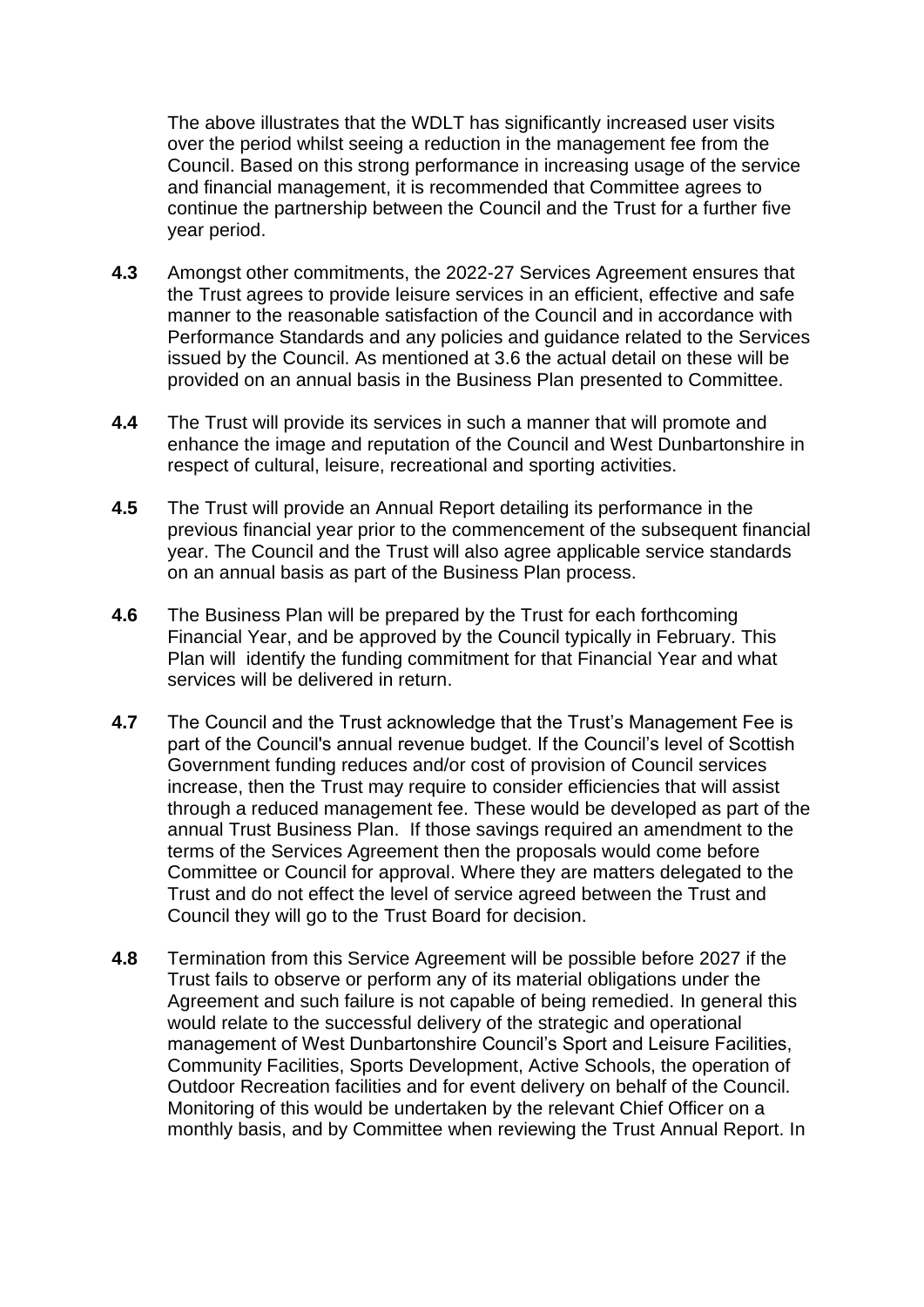addition the Trust may terminate this agreement in accordance by giving not less than twelve months prior written notice to the Council.

- **4.9** The Support Services Agreement provides a framework for the provision of support services by the Council to the Trust. The Council commits to performing these services to a standard reasonably to be expected of an organisation with experience in providing services of a similar type. It also ensures that the performance of the services remains at satisfactory levels and is measured on an ongoing basis by key performance indicators.
- **4.10** Complementing the Services Agreement the Council also provides the Trust with a Licence to Occupy and Lease Agreement for the facilities that they manage on behalf of the Council. Should Committee agree to the further extension of the partnership between the Council and the Trust then the Licence to Occupy and Lease Agreement will be extended by a further five years.
- **4.11** Should Committee agree the recommendations of this report then officers will conclude the signing of the new Agreements and commit the Council and the Trust to an ongoing partnership lasting a further five years. This would be reviewed by officers and the Trust in 2025/26 ahead of any further extension of the partnership.

### **5. People Implications**

**5.1** Should the recommendations not be agreed the current commercial arrangements will end. This would ultimately result in a transfer of employees of the Trust back to the Council under the Transfer of Undertakings (Protection of Employment) Regulations 2006 ( as amended) ( known as a "TUPE" transfer).

### **6. Financial and Procurement Implications**

- **6.1** There are no direct financial implications linked to the recommendations of this report. The Council will consider future funding support to the Trust on an annual basis aligned to the Council's budgeting processes, and as part of the annual update of the Trust's Business Plan to Committee.
- **6.2** Should the recommendations not be agreed the current commercial arrangements will end. This would ultimately result in a transfer of services back to the Council. Given the Trust benefits from a range of exemptions such as business rates relief then there would be a significant additional cost to the Council which would either need to be funded from savings and additional income from within the leisure services, or from other means available to the Council.
- **6.3** Under the principle of what was known as the " Teckal Doctrine", the Service Agreements are exempt as an "in-house"provision and therefore the Procurement Legislation does not apply. This is backed up by the Council's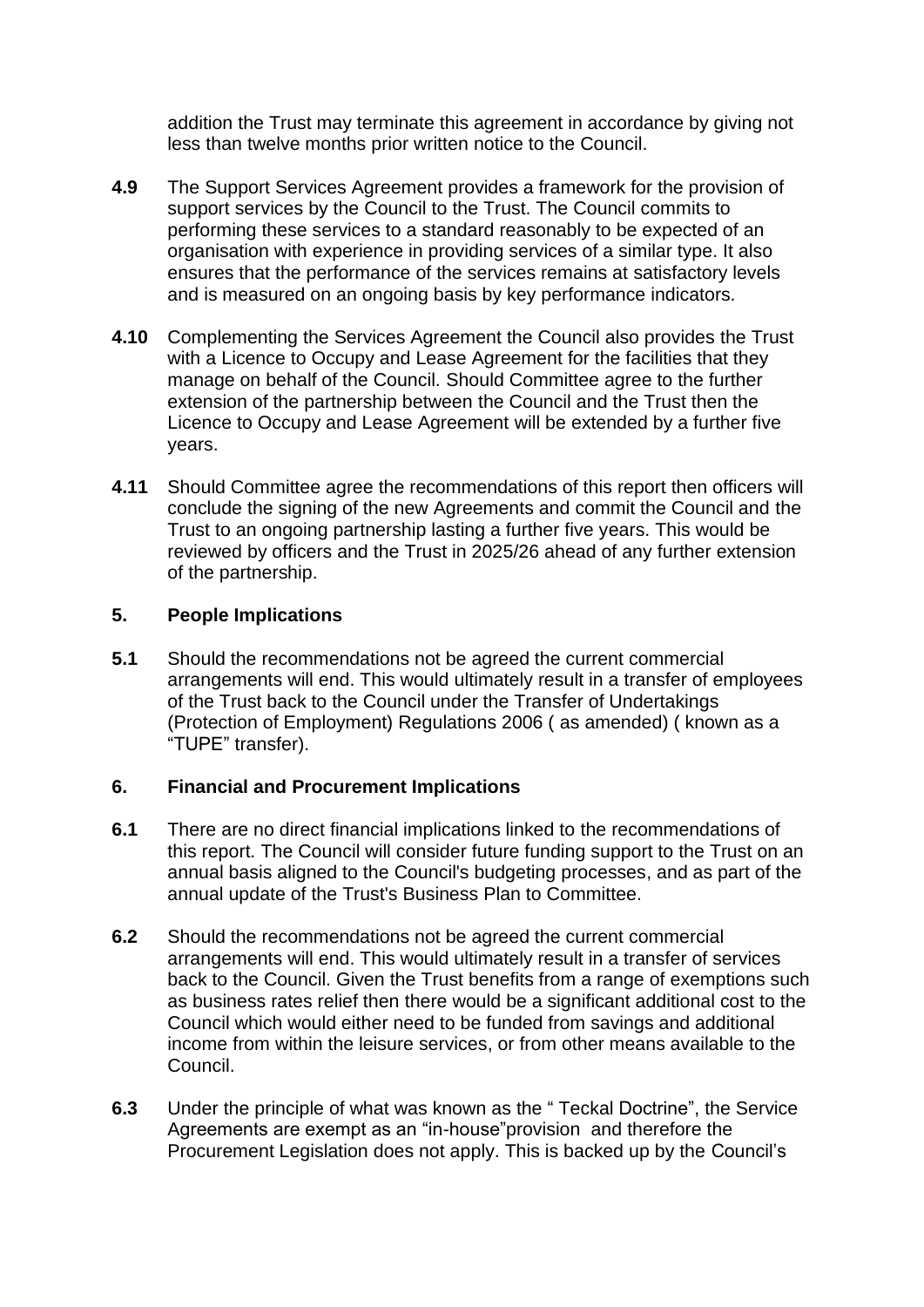Procurement Financial Regulations and the Standing Orders both having provisions where Contracts that are exempt from the legislation, are also exempt from the Council's procurement and tendering requirements.

# **7. Risk Analysis**

- **7.1** There is a risk that if these agreements are not extended for a further period of time, then there is no agreement in place and the relationship with the Trust could end and services revert back to the Council. This would have financial implications for the Council in relation to Non-Domestic Rates and possibly other financial benefits of having a Leisure Trust in place.
- **7.2** There is a risk that External Auditors for the Trust may have concerns about the ongoing sustainability of the Trust if it does not have a Services, Support Services Agreement, Licence to Occupy and Lease Agreement in place with the Council.
- **7.3** There is a risk that failure to agree a new Services Agreement and Support Services Agreement could create uncertainty amongst the Trust employees over their long-term future – and ultimately lead to the transfer of employees of the Trust back to the Council under the Transfer of Undertakings (Protection of Employment) Regulations 2006 ( as amended) ( known as a "TUPE" transfer).

# **8. Equalities Impact Assessment (EIA)**

**8.1** An Equalities Impact Assessment (EIA) screening was undertaken on the recommendations outlined in this report. This found that there was no requirement for an EIA as the basis of the Agreement was an extension of existing arrangements.

# **9. Consultation**

**9.1** Consultation on this report has taken place with West Dunbartonshire Leisure Trust management, Finance, Procurement, and Legal.

# **10. Strategic Assessment**

- **10.1** This report supports the following Strategic Plan objectives:
	- Efficient and effective frontline services that improve the everyday lives of residents

# **Malcolm Bennie**

Chief Officer – Citizen, Culture, and Facilities Date: 12 November 2021